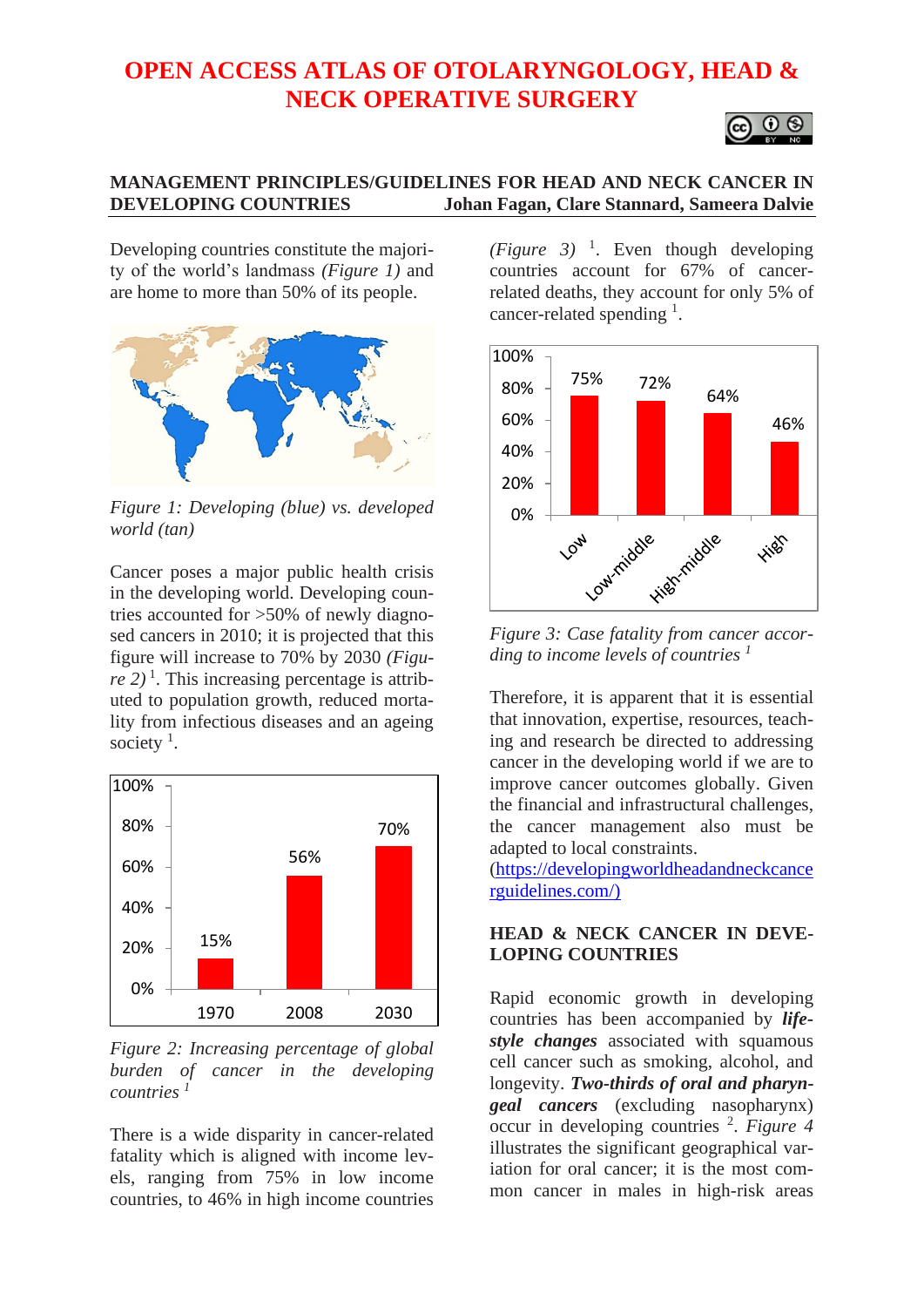such as Sri Lanka, India, Pakistan and Bangladesh where it accounts for up to  $25\%$  of all new cancers  $2$ . The principal causes of oral cancer are tobacco (smoked or chewed) and betel quid <sup>2</sup> . *Cancer of the nasopharynx* is also principally a developing world problem where it is related to Epstein Barr virus infection *(Figure 5)*<sup>3,4,5</sup>.



*Figure 4: Countries (brown) with high incidence and mortality from oral cancer <sup>2</sup>*



*Figure 5: Nasopharyngeal carcinoma: Estimated age-standardised incidence rate/100,000; GLOBOCAN 2008 (IARC) <sup>3</sup>*

**HIV** is also associated with malignancies of the head and neck. The prevalence of HIV is highest in developing countries; sub-Saharan Africa accounts for two thirds of HIV positive people <sup>6</sup>. HIV is associated with Kaposi's sarcoma and non-Hodgkin's (and Hodgkin's) lymphoma; with Kaposi's sarcoma and lymphoma, surgery is restricted to obtaining a tissue biopsy. Squamous cell carcinoma of the conjunctiva is also associated with HIV 7. Patients with advanced squamous cell carcinoma of the conjunctiva and metastases to parotid and cervical lymph nodes may require orbital exenteration, parotidectomy, neck dissecttion and orbital reconstructive procedures. The association between HIV and mucosal squamous cell carcinoma of the upper aerodigestive tract is less clear-cut<sup>8</sup>.

## **FACTORS TO CONSIDER WHEN TREATING HEAD & NECK CANCER IN DEVELOPING COUNTRIES**

One should guard against simply extrapolating management protocols from developed world centres to head and neck patients in developing countries.

## **1. Advanced cancers**

Patients in developing countries are more likely to present with advanced cancer  $9, 10$ ; consequently, treatment is mostly palliative  $11$ . Even in a middle-income country like South Africa, 52% of patients undergoing total laryngectomy initially required an emergency tracheostomy  $12$ . Late presentation may be due to ignorance, poverty, poor access to health services, and patients consulting traditional healers and using traditional medicines.

The adverse consequences of delayed presentation are compounded by long waiting lists for surgery and irradiation. Frequently patients become inoperable while awaiting surgery or radiation; this complicates initial patient selection and treatment planning. *Jensen et al* (2007) reported that one month's delay was associated with a 62% increase in tumour size, 20% new nodal metastases, and that cancers were upstaged (TNM) in 16% of patients studied; mean tumour volume doubling time was  $3$  months  $^{13}$ . Some institutions administer "holding chemotherapy" (methotrexate or platinum-based drugs) in an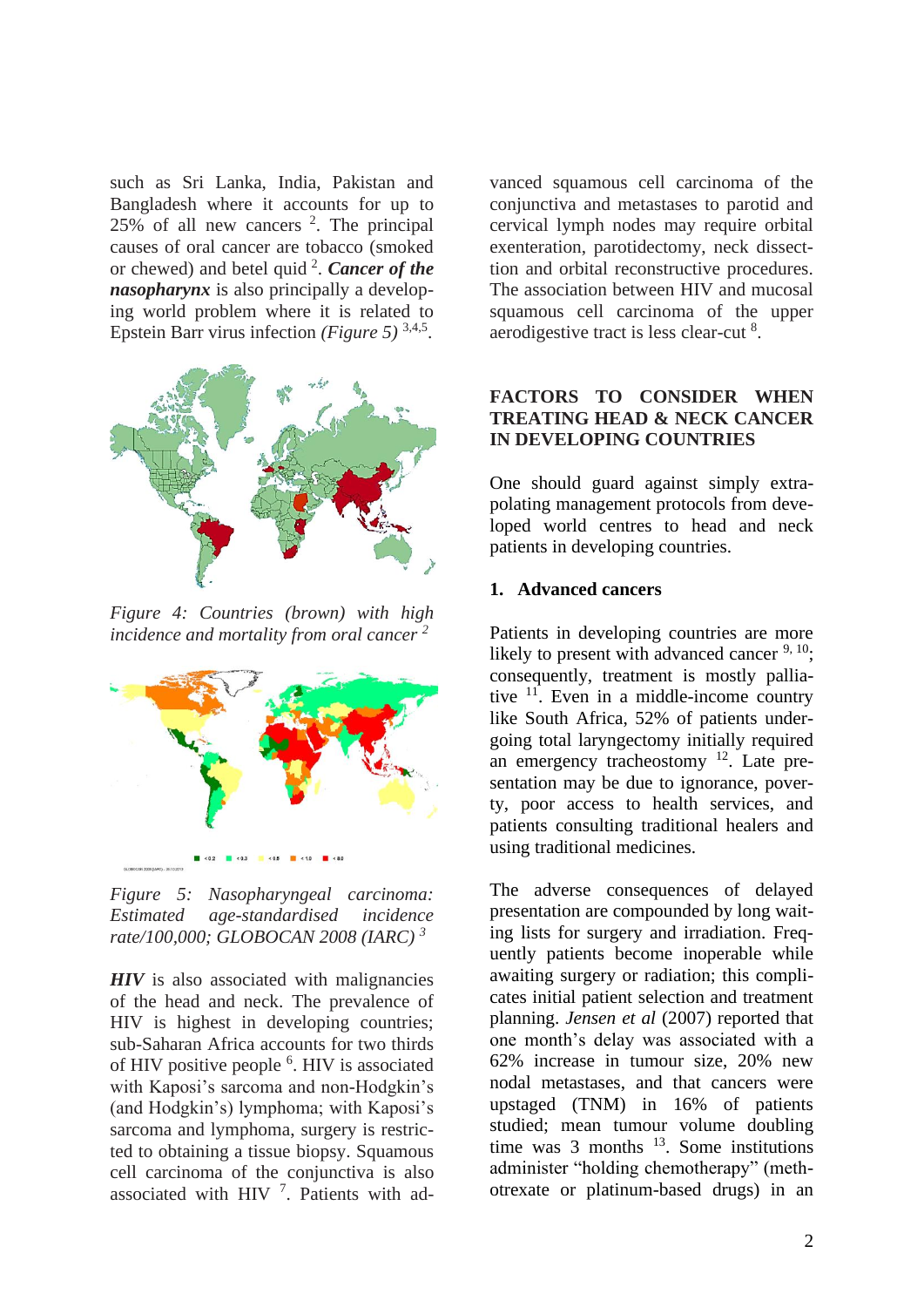attempt to slow tumour progression while patients await definitive treatment; yet there is no evidence that this improves outcomes.

## **2. Does HIV status matter?**

Do HIV +ve patients need to be managed differently? One may need to consider the following questions when managing HIV +ve patients, especially when resources are limited:

*Is radiotherapy accompanied by increased mucosal and cutaneous toxicity in HIV +ve patients?* Although there are many reports of radiotherapy-induced skin and mucosal toxicity with Kaposi sarcoma, the few reports of toxicity with other head and neck malignancies indicate good tolerance to radiation  $+/-$  chemotherapy  $^{14, 15, 16}$ 

*Should antiretroviral therapy be commenced to boost CD4 counts in immunocompromised patients prior to (chemo)radia-*

*tion?* Radiation can suppress CD4 counts. Yet even though it may seem reasonable to institute antiretroviral therapy to boost depressed CD4 counts prior to radiation, there are no controlled studies that address this question. Although interactions between antiretroviral therapy and radiation have not been well documented in the literature, there is a theoretical concern about the combination of the myelosuppressive effects of certain antiretroviral agents and myelosuppressive chemotherapeutic agents used with head and neck cancers such as platinum alkylators *e.g.* cisplatin and carboplatin. 16

*What is the anticipated life expectancy of an HIV +ve patient?* Adults that commence antiretroviral therapy before CD4 counts drop to  $<$  200 cells/mm<sup>3</sup> have about 80% of normal life expectancy; even severely ill HIV patients treated with antiretrovirals have at least an 80% chance of

surviving 2 years.<sup>17</sup>

*Do CD4 count and HIV status affect surgical outcomes?* Even major surgery does not depress CD4 counts <sup>18</sup>, and HIV status *per se* does not increase the likelihood of early surgical complications  $^{19}$ . A depressed CD4 count  $(<100$  cells/mm<sup>3</sup>) has however been reported to be a predictor of postoperative sepsis <sup>20, 21</sup>. Instituting antiretroviral therapy prior to surgery has the benefits of reducing the viral load of the patient (viral exposure to surgical team) and increases patients' CD4 counts.

It may be concluded that there is *insufficient evidence to modify treatment of "apparently healthy" HIV +ve patients with head and neck cancer with CD4 counts of >350cells/mm<sup>3</sup>* <sup>16</sup> . There is also little reason to routinely determine the HIV status of healthy-looking head and neck cancer patients from an oncologic perspective alone; only when HIV infection causes ill health and immunosuppresssion may HIV status preclude patients from undergoing major surgery or chemoradiation.

## **3. How does one prioritise head and neck cancer patients?**

*Deciding who or who not to treat when the burden of cancer exceeds available treatment resources is perhaps the most difficult task that oncologists and surgeons in developing countries must deal with*. Arriving at a decision involves ethical and practical considerations such as tumour stage, prognosis, palliation *vs.* cure, comorbidities, nutritional status, age, socioeconomic status, social support structure, distance from the closest treatment centre, likelihood of regular follow-up, parental status, employment status, and the difficult ethical issue of possibly denying access to publicly funded treatment to patients originating from a foreign country without adequate treatment facilities.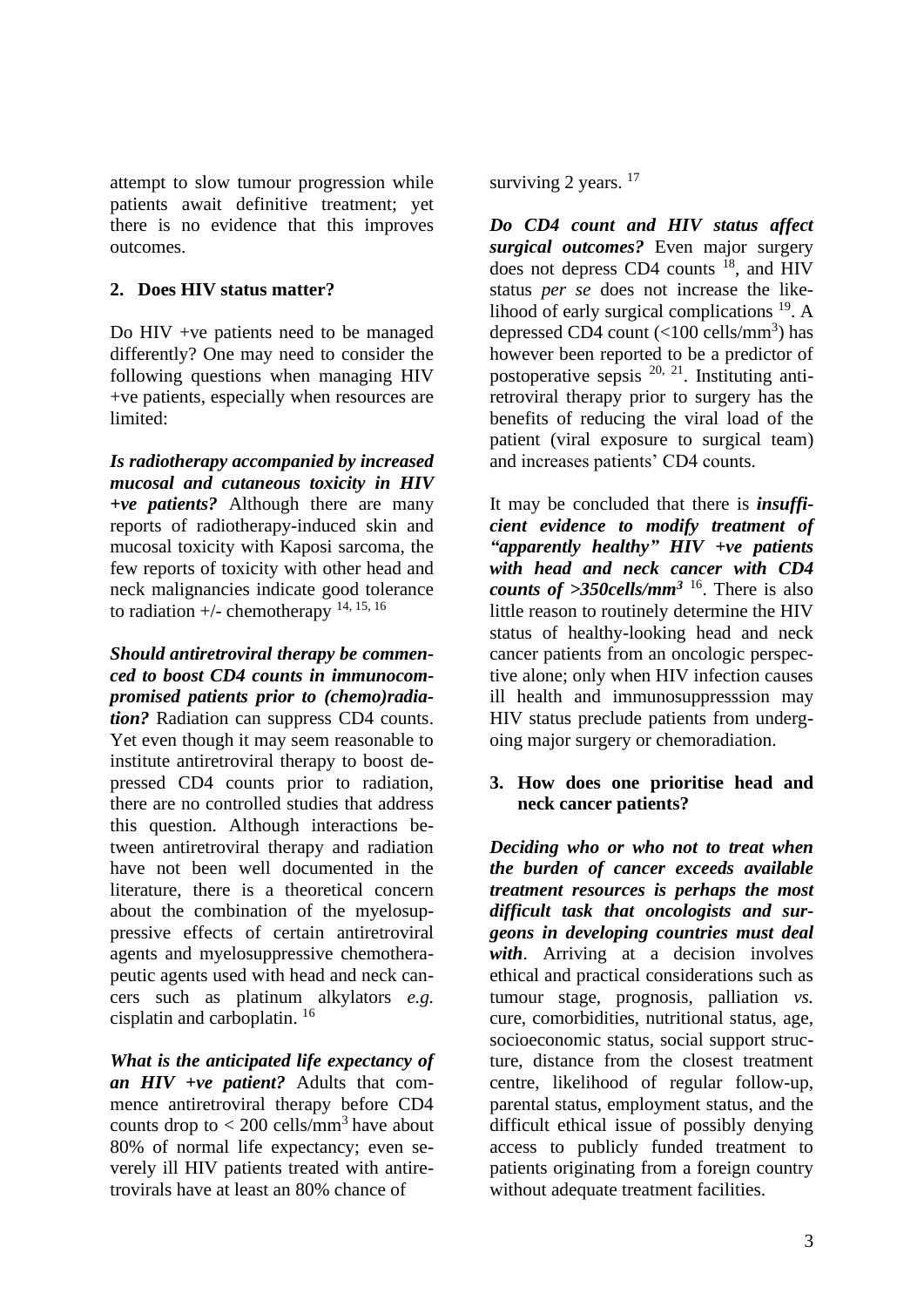However, when access to surgery and radiotherapy are the principal treatment constraints, it is reasonable *to prioritise patients with the most curable (early stage) malignancies,* especially when adjuvant radiation is not available or will be significantly delayed following resection of advanced malignancies.

## **4. Radiotherapy**

Though central to treatment of head and neck cancer, *radiotherapy is unavailable in much of the developing world*. *Abdel-Wahab et al* (2013) reported that only 23/52 African countries had radiotherapy facilities, and that facilities were concentrated in the southern and northern parts of the continent *(Figure 6)*; that brachytherapy resources were available in only 20 countries; and that, because only 2% of African countries had modern imaging equipment and treatment planning systems, simple, curative treatment is generally based on two-dimensional imaging and treatment planning  $11$ .



*Figure 6: Radiation therapy services in Africa <sup>11</sup>*

*Tatsuzaki & Levin* (2001) similarly reported significant unavailability of radiation facilities in Asia and the Pacific regions  $22$ ; and *Zubizarreta et al* (2004) reported a major restriction to access to radiotherapy in 16/18 South American countries due to insufficient numbers of specialists  $2^3$ .

*Consequently, most radiation services in the developing world are fairly basic and deliver mainly palliative care* <sup>9</sup> . *Radiation therapists also need to be cautious about extrapolating favourable treatment results emanating from modern radiation therapy centres of excellence to situations where reliance is placed on dated technology*.

Patients that undergo radiation to the head and neck require *long term follow-up to detect and manage delayed radiotherapyrelated complications e.g.* hypothyroidism increases over time and is present in 25% of patients at 5 years <sup>24</sup>. Therefore reliability for follow-up and the ability to monitor thyroid function and treat hypothyroidism must be considered when selecting patients for radiation.

#### **5. Chemoradiation**

In developed countries, chemoradiation (mostly chemotherapy used concurrently with radiotherapy / CCRT) is widely used as an organ-sparing treatment strategy with squamous cell carcinoma of the oral cavity, larynx, and oro-, hypo-, and nasopharynx. Compared to radiotherapy alone it has an 8% advantage in terms of locoregional control and survival rates <sup>25</sup>.

*However, to achieve such favourable outcomes, the "package of care" must include modern, sophisticated imaging (CT, MRI, PET) both for treatment planning and follow-up, medical and intensive care support for chemotoxicity, PEG feeding, and complex salvage surgery for persistent cancer or for recurrence as well as dental, speech, swallowing and audiological rehabilitation.* Salvage surgery requires high levels of surgical expertise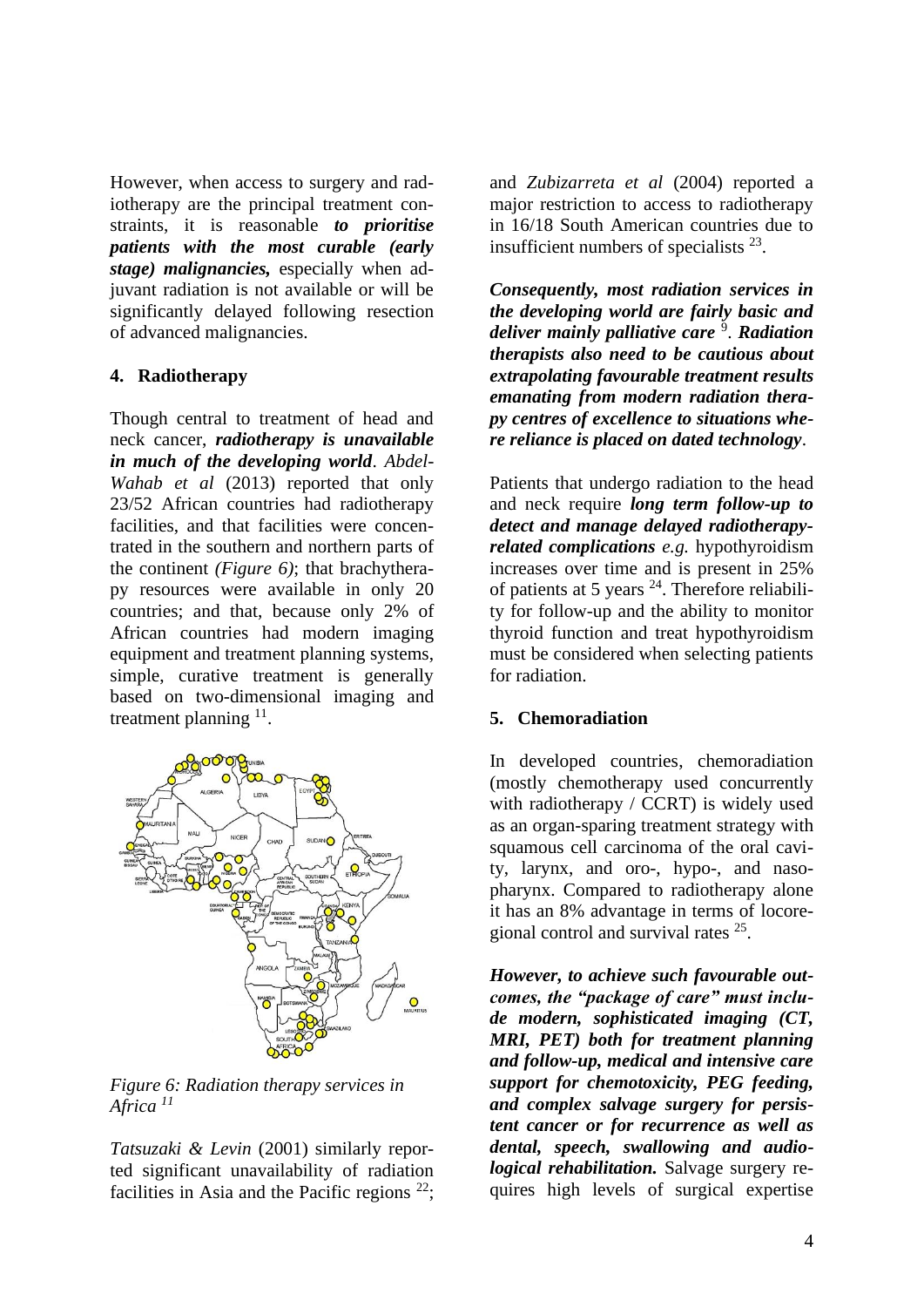including proficiency with free tissue transfer flaps.

*Because chemoradiation is expensive, toxic <sup>25</sup> and complex treatment and requires a "package of care" not available in many developing world centres, it has to be employed with great circumspection in a developing world setting*.

*Kumar et al* reported a 14% mortality rate during and within 30 days of treatment in patients with advanced head and neck cancer treated with concomitant boost radiotherapy with concurrent weekly cisplatin at a tertiary hospital in India; the authors attributed the high mortality to poor support to deal with acute morbidity, poverty, malnutrition, illiteracy, and poor hygiene and concluded that "on present evidence in the setting of a developing country, CCRT with concurrent cisplatin cannot be recommended as primary therapy in advanced head and neck cancers without formal comparison with other treatment modalities" *(Figure 7)* 26 .



*Figure 7: Locoregional Control (LRC) and Overall Survival (OS)* <sup>26</sup>

*Therefore, if chemoradiation is to be considered, patients must be carefully selected to predict favourable outcomes by considering factors such as age, general health, social support, immune (HIV) status, tuberculosis, and the "package of*  *care" mentioned above should be available.*

#### **6. Altered fractionation**

Altered fractionation schedules also improve locoregional control. *Accelerated radiotherapy* is perhaps better suited to a developing world setting than chemoradiation as it is cheaper and better tolerated. *Overgaard et al* reported that a 6-fractionsper-week radiation schedule significantly improved locoregional control for squamous cell carcinoma of the larynx, pharynx and oral cavity when compared to conventional schedules of 5-treatmentsper-week. Despite increased acute morbidity, accelerated radiotherapy did not cause increased late morbidity and had the benefit of reducing overall treatment by 1 week <sup>27</sup> . *Concomitant boost radiotherapy*  with a  $2<sup>nd</sup>$  daily fraction to the gross tumour volume in the final 10 days of treatment also reduces overall treatment time, thus reducing the chance of repopulation and improves local control<sup>28</sup>.

However, unless a radiation therapy department already treats patients 6 days/ week, both the above schedules require reorganisation to accommodate the 2nd daily fraction.

#### **7. Surgery**

*Surgery is often the only treatment available* because of inadequate radiotherapy and chemoradiation facilities. Yet, surgeons in developing countries frequently lack head and neck surgical training, and modern surgical technology (bipolar cautery, laser, transoral robotic surgery, endoscopic surgery), frozen section, blood products, adequate operating time, good anaesthesia and intensive care support are often lacking  $29$ . Surgeons in developing countries need to keep abreast of and adapt modern surgical principles and techniques to a lower tech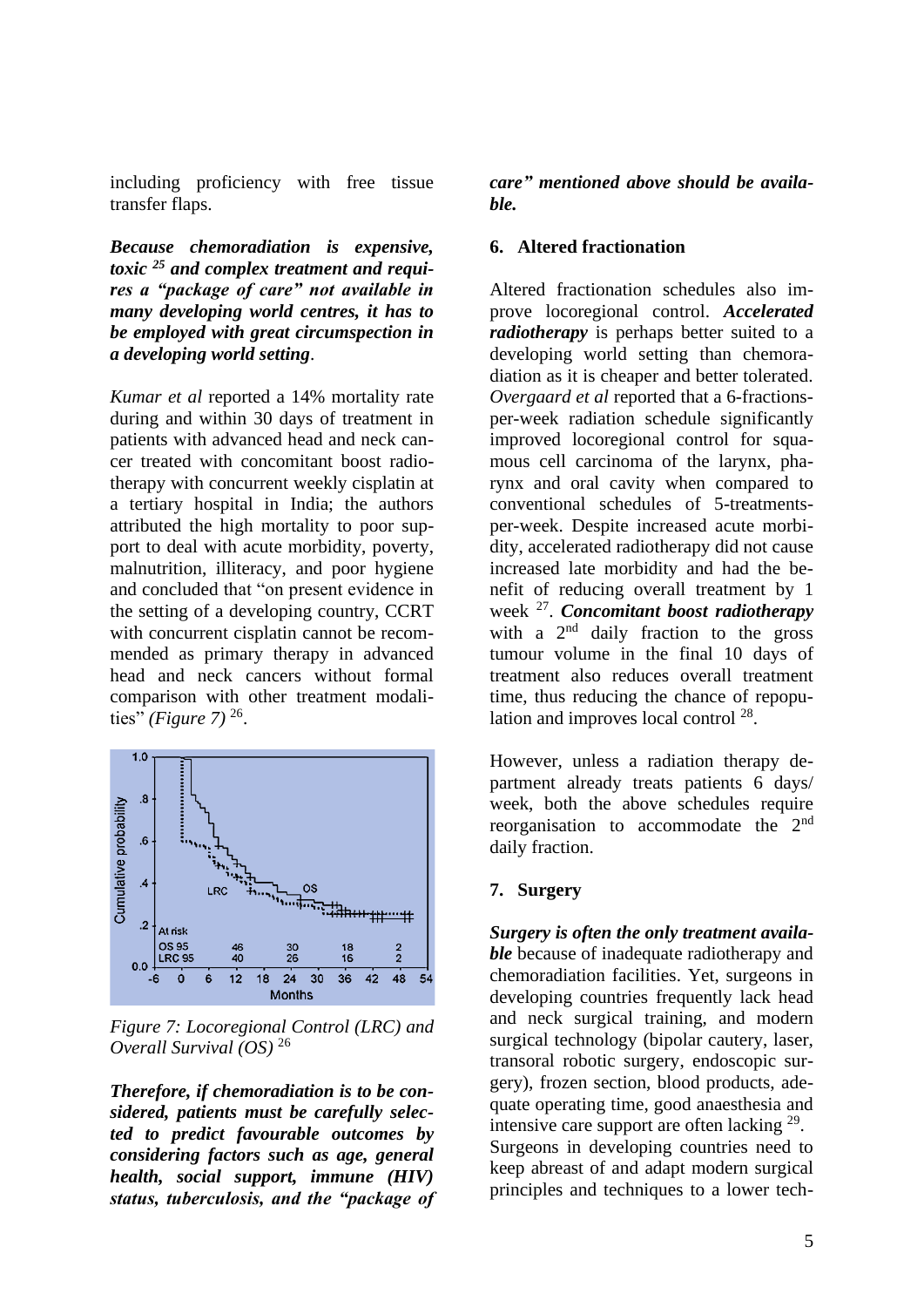nology type practice *e.g.* substitute transoral microsurgery for early laryngeal cancer with laryngofissure and other open partial laryngectomy procedures; ensure wide tumour resection margins in the absence of frozen section control and postoperative radiation therapy; liberally employ elective neck dissection in the absence of sophisticated imaging, and rely on a range of pedicled rather than microvascular free tissue transfer flaps to reconstruct surgical defects.

## **MANAGEMENT PROTOCOLS**

Selecting appropriate treatment for head and neck cancer patients in developing countries is particularly challenging and involves complex, individualised decisions often without the benefit of special investigations such as FNAC, CT, MRI, PET-CT and HPV status.

Unlike the situation in well-resourced health systems, it *may not always be possible for treatment to be protocol-driven* as most patients are dependent on state run services with poor health infrastructure and resources. For the same reasons, *protocols designed for developed world settings are not always relevant; e.g.* tuberculosis mimics metastases on PET scan, therefore limiting its utility as a staging tool in societies where tuberculosis is endemic *(Figure 8)*.

Reliance therefore frequently is placed on clinical acumen, experience, intuition and institutional bias, often in the absence of scientific evidence to support clinical decisions. Investigations and treatment must be tailored to the individual patient taking into account resource constraints relating to *e.g.*  CT, MRI, operating rooms, ICU, radiation facilities, and blood transfusions; treatment delays (often many months); likelihood of regular follow-up; access to drugs *e.g.* thyroid and calcium replacement; nutritional status; social support; poverty; comorbidities (often poorly treated or neglected) including HIV; cultural bias; and the availability of surgical expertise, radiation therapy and chemotherapy.



*Figure 8: PET CT image of pulmonary TB: Roy M, Ellis S. Radiological diagnosis and follow-up of pulmonary tuberculosis. Postgrad Med J 2010;86:663-74*

*Certain principles will now be highlighted that may be considered when designing management protocols in resource constrained settings.*

*History:* Consider cultural and religious values of patients as these may affect management. Inquire about risk factors including betel nut, areca nut, reverse smoking, chewing tobacco and comorbidities *e.g.* tuberculosis.

*Metastatic workup:* When access to operating time and adjuvant radiotherapy is limited, one could argue in favour of employing CT (even if it is a limited and expensive resource) to rule out pulmonary metastases that are not evident on CXR before (inappropriately) committing scarce surgical resources to advanced T and N stage cancers that have metastases.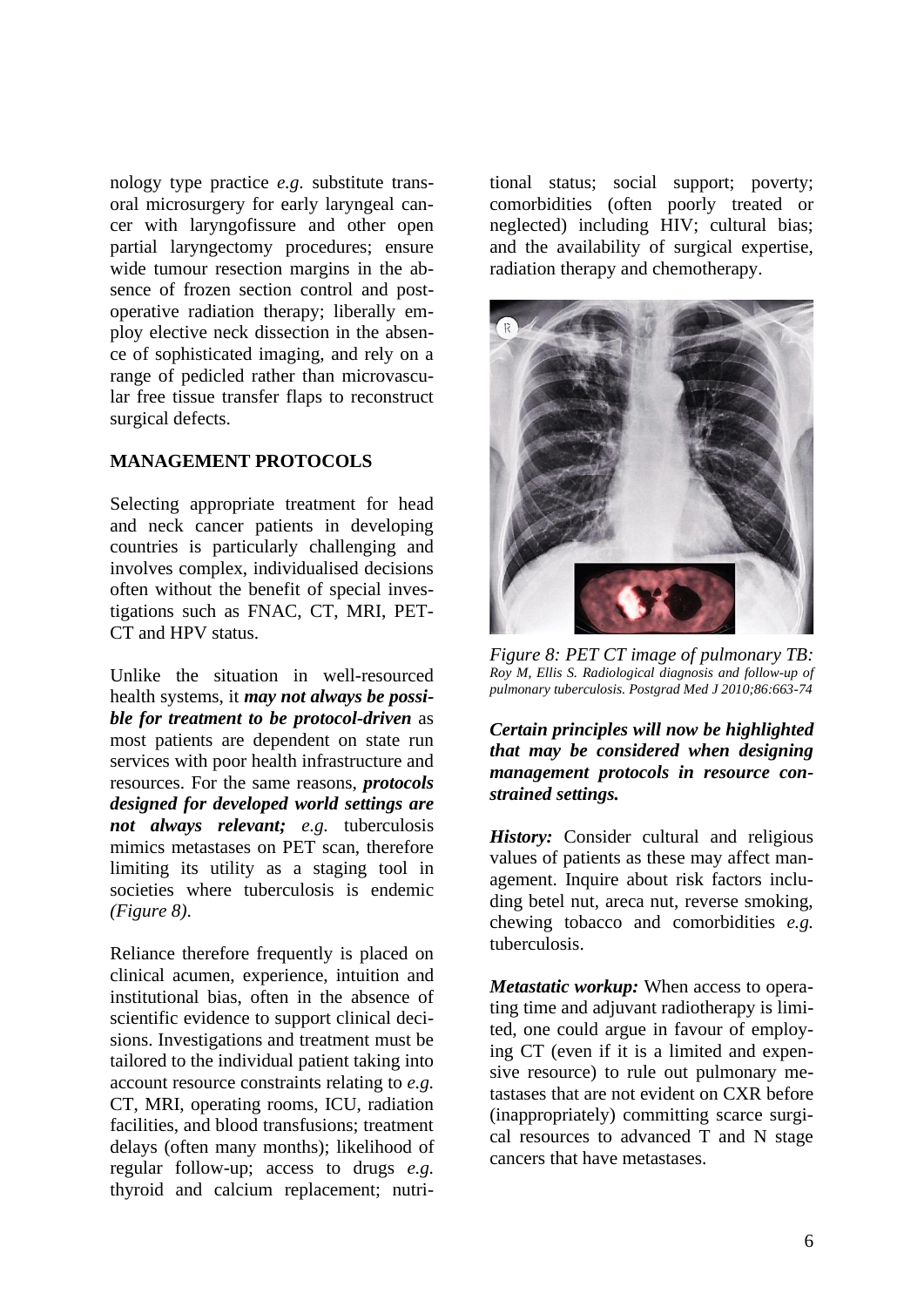*N<sup>0</sup> neck:* It is reasonable to have a low threshold to electively treat the  $N_0$  neck by means of a [selective neck dissection](https://vula.uct.ac.za/access/content/group/ba5fb1bd-be95-48e5-81be-586fbaeba29d/Selective%20neck%20dissection%20operative%20technique.pdf) in cases of unreliable follow-up, lack of specialised imaging (initially and for follow-up), and delayed adjuvant radiation. Surgeons should have a low threshold to convert a selective to a modified neck dissection when suspicious lymph nodes are encountered, especially in the absence of postoperative radiation capability.

*N+ neck:* Even though lymphadenopathy in patients from poorer communities may result from untreated dental, oral and pharyngeal infections, HIV, or TB, palpable nodes within the expected lymphatic drainage area of a cancer should be treated with [modified or radical neck dissection](https://vula.uct.ac.za/access/content/group/ba5fb1bd-be95-48e5-81be-586fbaeba29d/Modified%20and%20radical%20neck%20dissection%20technique.pdf) to avoid undertreating a neck that harbours metastases.

*Adjuvant irradiation:* When the burden of disease outstrips a centre's capacity to provide postoperative radiation to all deserving patients, an oncologist may have to *make a call as to who are most likely to benefit*. Even though studies do not rank accepted indications for postoperative radiation, *Table 1* is an attempted ranking ("thumb-suck") of indications for adjuvant radiation (not to be cited). *E.g.* having  $\geq 2$ cervical metastases is generally considered to be an indication for adjuvant radiation, even though the evidence to support this threshold is tenuous; hence centres that lack capacity to provide radiation to all deserving patients could argue that this threshold be adjusted upwards so that patients most likely to benefit *e.g.* with positive margins, extracapsular spread (ECS), and large tumour volumes are not deprived of adjuvant radiation  $30$ . A final (major) caveat relating to using histological criteria for adjuvant radiation is the inaccuracy of histopathological (under)reporting, especially of the presence of cervical micrometastases and perineural invasion (PNI).

| <b>Indications</b>                                                                                                                                                                                                                                                                                                                                                                           | <b>Ranking</b> |
|----------------------------------------------------------------------------------------------------------------------------------------------------------------------------------------------------------------------------------------------------------------------------------------------------------------------------------------------------------------------------------------------|----------------|
| <b>Primary tumour</b>                                                                                                                                                                                                                                                                                                                                                                        |                |
| Incomplete resection $/$ +ve<br>margin / tumour peeled off<br>major structure e.g. carotid<br>artery<br>Tumour spillage<br>PNI along major nerves e.g.<br>VII, XII (macroscopic)<br>Invasion of bone marrow<br><b>Advanced T stage</b><br>PNI along minor nerves<br>(microscopic)<br>Close margins<br>Vascular and/or lymphatic<br>invasion<br>Invasive vs. pushing<br>margin/tumour islands |                |
| <b>Cervical metastases</b>                                                                                                                                                                                                                                                                                                                                                                   |                |
| Extracapsular spread (ECS)<br>Histological<br>$\circ$<br>Invading muscle/other<br>$\circ$<br>extranodal tissues<br>Attached to major struc-<br>$\circ$<br>tures e.g. carotid artery<br>N <sub>3</sub> node<br>$\circ$<br>Tumour spillage<br>$>3$ nodes<br>$<$ 3 nodes                                                                                                                        |                |

*Table 1: Relative ranking of indications for postoperative irradiation (A thumb-suck, not to be cited)*

*Reconstruction:* Although excellent functional results can be achieved with microvascular free tissue transfer flaps  $31$ , the surgery is time-consuming and requires specialised training. In the absence of microvascular free tissues transfer flaps, surgeons should become proficient at using a range of pedicled flaps *e.g.* [pectoralis](https://vula.uct.ac.za/access/content/group/ba5fb1bd-be95-48e5-81be-586fbaeba29d/Pectoralis%20major%20flap-1.pdf)  [major,](https://vula.uct.ac.za/access/content/group/ba5fb1bd-be95-48e5-81be-586fbaeba29d/Pectoralis%20major%20flap-1.pdf) [buccinator,](https://vula.uct.ac.za/access/content/group/ba5fb1bd-be95-48e5-81be-586fbaeba29d/Buccinator%20myomucosal%20flap-1.pdf) [temporalis,](https://vula.uct.ac.za/access/content/group/ba5fb1bd-be95-48e5-81be-586fbaeba29d/TEMPORALIS%20MUSCLE%20FLAP-1.pdf) [nasolabial,](https://vula.uct.ac.za/access/content/group/ba5fb1bd-be95-48e5-81be-586fbaeba29d/Nasolabial%20flap%20for%20oral%20cavity%20reconstruction.pdf) [buccal fat pad,](https://vula.uct.ac.za/access/content/group/ba5fb1bd-be95-48e5-81be-586fbaeba29d/Buccal%20fat%20pad%20flap-1.pdf) [deltopectoral,](https://vula.uct.ac.za/access/content/group/ba5fb1bd-be95-48e5-81be-586fbaeba29d/Deltopectoral%20flap%20and%20cervicodeltopectoral%20fasciocutaneous%20flaps%20for%20head%20and%20neck%20reconstruction.pdf) [Latissimus](https://vula.uct.ac.za/access/content/group/ba5fb1bd-be95-48e5-81be-586fbaeba29d/Latissimus%20dorsi%20flap%20for%20head%20and%20neck%20reconstruction.pdf)  [dorsi,](https://vula.uct.ac.za/access/content/group/ba5fb1bd-be95-48e5-81be-586fbaeba29d/Latissimus%20dorsi%20flap%20for%20head%20and%20neck%20reconstruction.pdf) [paramedian forehead,](https://vula.uct.ac.za/access/content/group/ba5fb1bd-be95-48e5-81be-586fbaeba29d/Paramedian%20forehead%20flap%20nasal%20reconstruction%20surgical%20technique.pdf) [trapezius,](https://vula.uct.ac.za/access/content/group/ba5fb1bd-be95-48e5-81be-586fbaeba29d/Upper%20and%20lower%20trapezius%20flaps%20for%20head%20and%20neck%20reconstruction.pdf)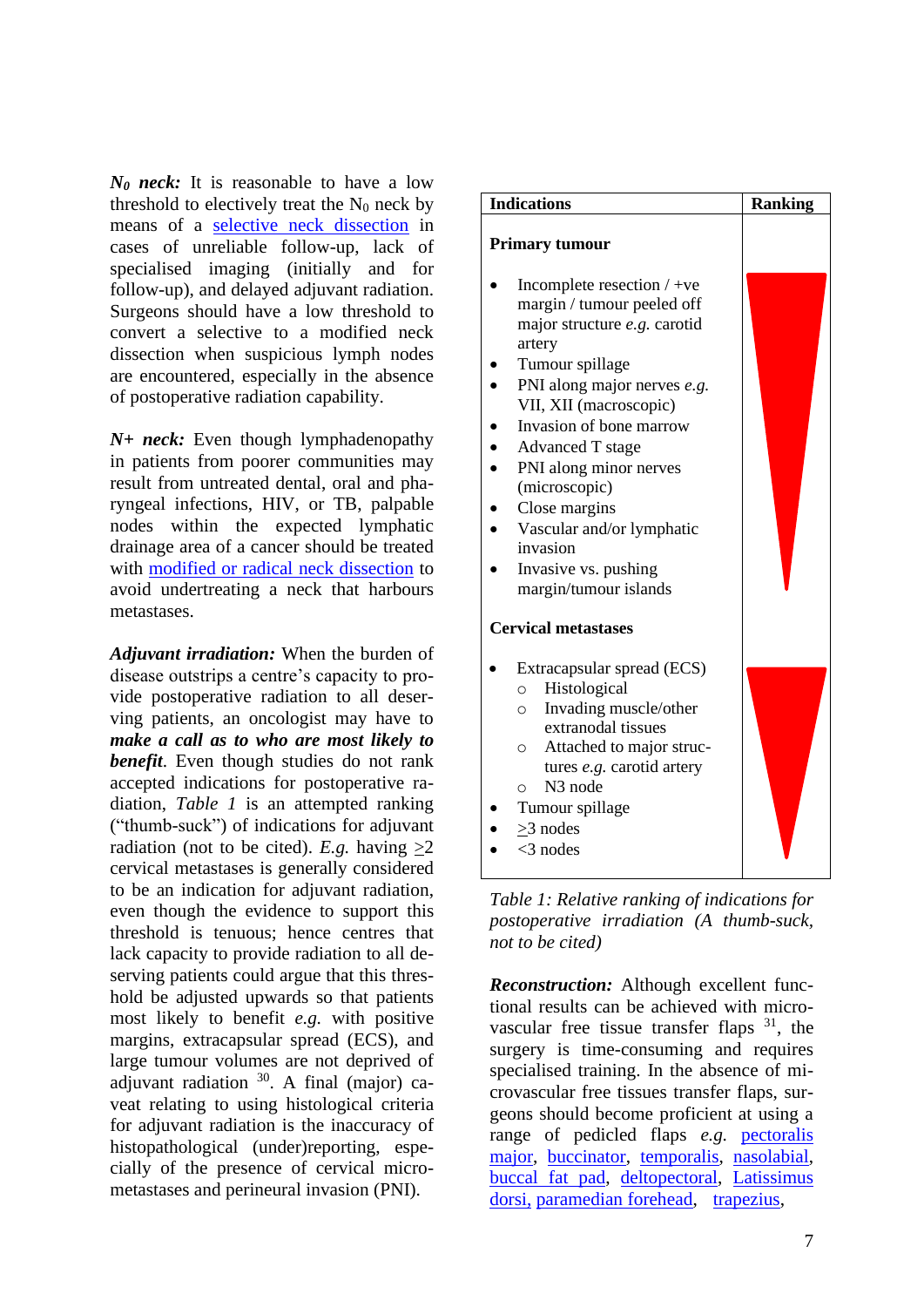[cervicofacial,](https://vula.uct.ac.za/access/content/group/ba5fb1bd-be95-48e5-81be-586fbaeba29d/Cervicofacial%20flaps%20for%20head%20and%20neck%20reconstruction.pdf) [supraclavicular](https://vula.uct.ac.za/access/content/group/ba5fb1bd-be95-48e5-81be-586fbaeba29d/Supraclavicular%20flap%20for%20head%20_%20neck%20reconstruction.pdf) and [submen](https://vula.uct.ac.za/access/content/group/ba5fb1bd-be95-48e5-81be-586fbaeba29d/Submental%20artery%20island%20flap%20technique%20for%20head%20neck%20reconstruction.pdf)[tal artery island flaps.](https://vula.uct.ac.za/access/content/group/ba5fb1bd-be95-48e5-81be-586fbaeba29d/Submental%20artery%20island%20flap%20technique%20for%20head%20neck%20reconstruction.pdf)

*Oral cavity:* When postoperative radiation is unavailable, surgery for T1 and T2 cancers should be prioritised, including cancers that are T4 due to only limited bony invasion that can be resected by marginal or segmental mandibulectomy or by partial maxillectomy. Cancers of the tongue and floor of mouth that are palpable (likely to be >4mm thick) or are staged >T2 should undergo elective neck dissection due to the likelihood of there being occult cervical metastases. Preserving oral function is crucial; other than microvascular free transfer flaps, surgeons can employ pedicled flaps *e.g.* [pectoralis major,](https://vula.uct.ac.za/access/content/group/ba5fb1bd-be95-48e5-81be-586fbaeba29d/Pectoralis%20major%20flap-1.pdf) [buccinator,](https://vula.uct.ac.za/access/content/group/ba5fb1bd-be95-48e5-81be-586fbaeba29d/Buccinator%20myomucosal%20flap-1.pdf) [buccal](https://vula.uct.ac.za/access/content/group/ba5fb1bd-be95-48e5-81be-586fbaeba29d/Buccal%20fat%20pad%20flap-1.pdf) fat [pad,](https://vula.uct.ac.za/access/content/group/ba5fb1bd-be95-48e5-81be-586fbaeba29d/Buccal%20fat%20pad%20flap-1.pdf) [temporalis,](https://vula.uct.ac.za/access/content/group/ba5fb1bd-be95-48e5-81be-586fbaeba29d/TEMPORALIS%20MUSCLE%20FLAP-1.pdf) [nasolabial,](https://vula.uct.ac.za/access/content/group/ba5fb1bd-be95-48e5-81be-586fbaeba29d/Nasolabial%20flap%20for%20oral%20cavity%20reconstruction.pdf) and [submental](https://vula.uct.ac.za/access/content/group/ba5fb1bd-be95-48e5-81be-586fbaeba29d/Submental%20artery%20island%20flap%20technique%20for%20head%20neck%20reconstruction.pdf)  [artery island](https://vula.uct.ac.za/access/content/group/ba5fb1bd-be95-48e5-81be-586fbaeba29d/Submental%20artery%20island%20flap%20technique%20for%20head%20neck%20reconstruction.pdf) and [supraclavicular](https://vula.uct.ac.za/access/content/group/ba5fb1bd-be95-48e5-81be-586fbaeba29d/Supraclavicular%20flap%20for%20head%20_%20neck%20reconstruction.pdf) flaps. With [inferior](https://vula.uct.ac.za/access/content/group/ba5fb1bd-be95-48e5-81be-586fbaeba29d/Inferior%20Maxillectomy.pdf) or [total maxillectomy,](https://vula.uct.ac.za/access/content/group/ba5fb1bd-be95-48e5-81be-586fbaeba29d/Total%20Maxillectomy%20and%20Orbital%20Exenteration.pdf) one must separate the oral cavity from the nose; if prosthetic appliances are not available, this can be achieved with [temporalis](https://vula.uct.ac.za/access/content/group/ba5fb1bd-be95-48e5-81be-586fbaeba29d/TEMPORALIS%20MUSCLE%20FLAP-1.pdf) muscle flaps. Without the facility to reconstruct bone (*e.g.* [free fibula flap\)](https://vula.uct.ac.za/access/content/group/ba5fb1bd-be95-48e5-81be-586fbaeba29d/Vascularised%20free%20fibula%20flap%20_FFF_%20in%20head%20and%20neck%20reconstruction.pdf), mandibular resection should not be extended beyond the midline to avoid the crippling and unsightly *Andy Gump* deformity *(Fig 9).*



*Figure 9: Andy Gump deformity*

*Oropharynx:* Management of cancers of the oropharynx has undergone a paradigm shift with the realisation that HPV infection is both an aetiologic and prognostic factor for a subset of oropharyngeal squamous cell carcinomas; the introduction of transoral robotic surgery (TORS) to resect oropharyngeal tumours as well as attempts to reduce the morbidity of chemoradiation by accepting smaller resection margins when combined with postoperative radiation. The  $8<sup>th</sup>$  edition (2017) of the AJCC/ UICC classifies oropharyngeal cancers as either p16+ve of p16-ve. However, as HPV testing is generally not available in developing countries, [most patients with](https://journals.sagepub.com/doi/full/10.1177/2473974X20938313)  [oropharyngeal cancer cannot](https://journals.sagepub.com/doi/full/10.1177/2473974X20938313) be staged. Transoral robotic surgery, and chemoradiation are also generally not available in developing world centres; neither is the ability to deal with adverse consequences of chemoradiation. External or [transoral](https://vula.uct.ac.za/access/content/group/ba5fb1bd-be95-48e5-81be-586fbaeba29d/Transoral%20lateral%20oropharyngectomy%20_radical%20tonsillectomy_%20for%20cancer%20of%20the%20tonsil.pdf)  [surgical resection](https://vula.uct.ac.za/access/content/group/ba5fb1bd-be95-48e5-81be-586fbaeba29d/Transoral%20lateral%20oropharyngectomy%20_radical%20tonsillectomy_%20for%20cancer%20of%20the%20tonsil.pdf) and/or radiation are therefore the mainstays of treatment in developing countries. Pedicled flaps used to reconstruct soft palate, lateral pharyngeal wall or base of tongue include [pec](https://vula.uct.ac.za/access/content/group/ba5fb1bd-be95-48e5-81be-586fbaeba29d/Pectoralis%20major%20flap-1.pdf)[toralis major,](https://vula.uct.ac.za/access/content/group/ba5fb1bd-be95-48e5-81be-586fbaeba29d/Pectoralis%20major%20flap-1.pdf) [buccinator,](https://vula.uct.ac.za/access/content/group/ba5fb1bd-be95-48e5-81be-586fbaeba29d/Buccinator%20myomucosal%20flap-1.pdf) [buccal](https://vula.uct.ac.za/access/content/group/ba5fb1bd-be95-48e5-81be-586fbaeba29d/Buccal%20fat%20pad%20flap-1.pdf) fat pad, [supraclavicular,](https://vula.uct.ac.za/access/content/group/ba5fb1bd-be95-48e5-81be-586fbaeba29d/Supraclavicular%20flap%20for%20head%20_%20neck%20reconstruction.pdf) [submental artery island](https://vula.uct.ac.za/access/content/group/ba5fb1bd-be95-48e5-81be-586fbaeba29d/Submental%20artery%20island%20flap%20technique%20for%20head%20neck%20reconstruction.pdf) and [temporalis](https://vula.uct.ac.za/access/content/group/ba5fb1bd-be95-48e5-81be-586fbaeba29d/TEMPORALIS%20MUSCLE%20FLAP-1.pdf) flaps.

*Larynx and Hypopharynx:* In developed world centres early cancers are commonly excised with CO<sup>2</sup> laser. Advanced cancers (dysfunctional larynx, cartilage invasion, [tracheostomy](https://vula.uct.ac.za/access/content/group/ba5fb1bd-be95-48e5-81be-586fbaeba29d/TRACHEOSTOMY.pdf) for stridor) are treated with total [laryngectomy.](https://vula.uct.ac.za/access/content/group/ba5fb1bd-be95-48e5-81be-586fbaeba29d/Total%20laryngectomy.pdf) The remainder are offered chemoradiation with surgery reserved for salvage for persistent or recurrent cancer.  $CO<sub>2</sub>$  laser is generally not available in developing world centres; chemoradiation is expensive and the package of care required to manage both acute and late consequences and complications of chemoradiation (dysphagia, PEG feeds, cancer surveillance with MRI and PET scans, complex salvage surgery, hypothyroidism, hypocalcaemia) is lacking. There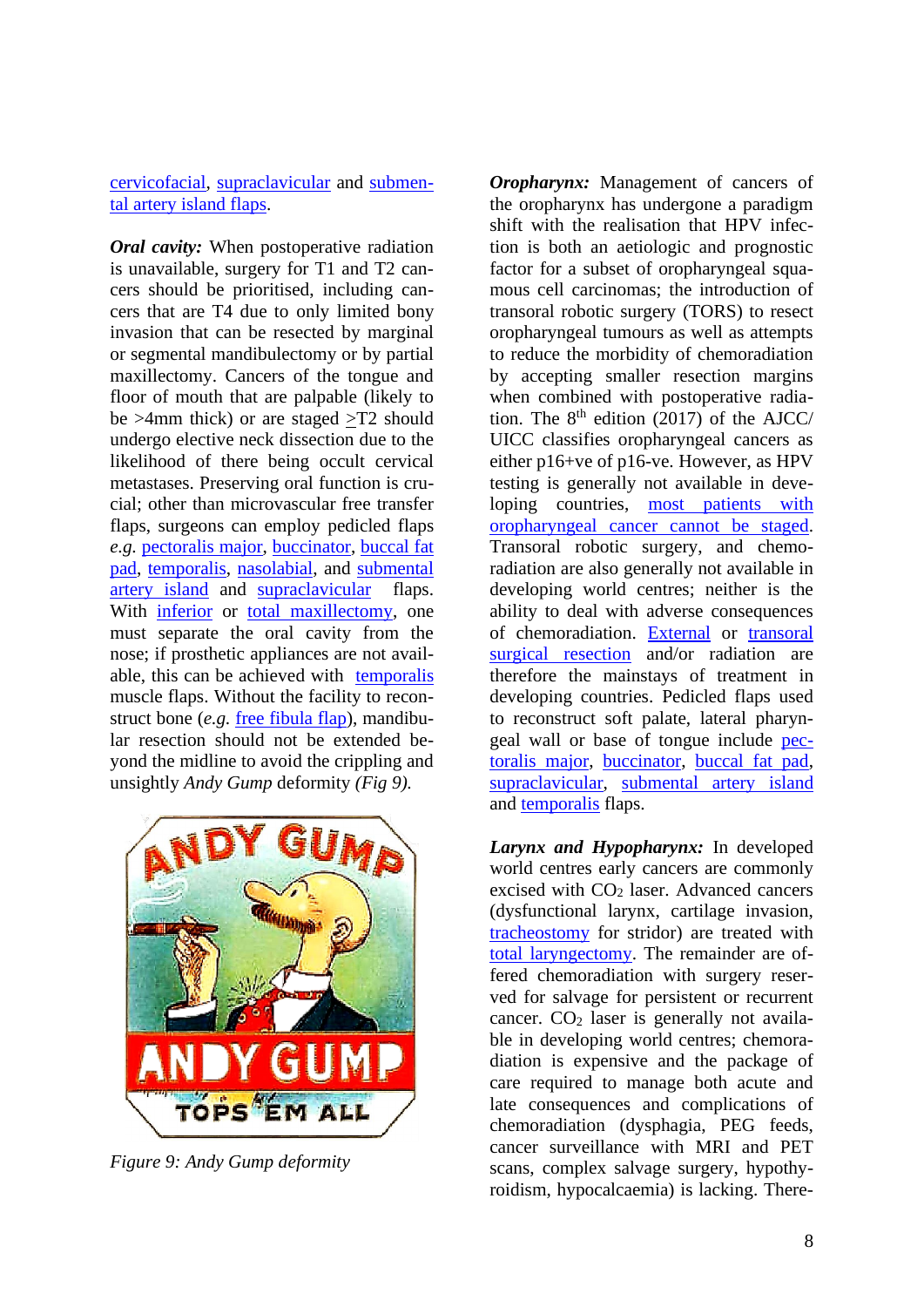fore such centres have to rely on open approaches such as [laryngofissure,](https://vula.uct.ac.za/access/content/group/ba5fb1bd-be95-48e5-81be-586fbaeba29d/Laryngofissure%20technique.pdf) [vertical](https://vula.uct.ac.za/access/content/group/ba5fb1bd-be95-48e5-81be-586fbaeba29d/Vertical%20%20partial%20laryngectomy.pdf) [partial,](https://vula.uct.ac.za/access/content/group/ba5fb1bd-be95-48e5-81be-586fbaeba29d/Vertical%20%20partial%20laryngectomy.pdf) [supraglottic,](https://vula.uct.ac.za/access/content/group/ba5fb1bd-be95-48e5-81be-586fbaeba29d/Supraglottic%20laryngectomy.pdf) [supracricoid](https://vula.uct.ac.za/access/content/group/ba5fb1bd-be95-48e5-81be-586fbaeba29d/Supracricoid%20laryngectomy.pdf) and neartotal laryngectomy for smaller cancers, and total [laryngectomy](https://vula.uct.ac.za/access/content/group/ba5fb1bd-be95-48e5-81be-586fbaeba29d/Total%20laryngectomy.pdf) for advanced cancers. When performing total laryngectomy, the surgeon should attempt to preserve both thyroid lobes and the parathyroids to minimise the risks of hypothyroidism and hypoparathyroidism, particularly when thyroid and calcium monitoring and replacement are difficult or impossible. With a dedicated speech therapy service, fistula *(Figure 10)* speech results can be achieved that match those of developed world centres even with poor, illiterate patients living long distances from treatment centres <sup>32</sup>. Voice prostheses are however expensive; hence the adoption of strategies such as using removable prostheses as indwelling prostheses to reduce expense <sup>32</sup>. Heat moisture exchange (HME) devices are used in developed world centres to humidify and warm inspired air; however, a homemade cloth stoma cover/bib *(Figure 11)* is equally effective at a fraction of the  $\cot^{33}$ .



*Figure 10: Speaking valve*





Although oesophageal speech does not cost anything, only 27% of patients in a Brazilian study mastered oesophageal speech  $34$ . Another option is to use mucosal shunts; however, the surgery is technically difficult and can be used only in highly selected patients with good pulmonary function who can cope with aspiration <sup>34</sup>. Because there is a severe shortage of speech therapists in many developing countries <sup>28, 34</sup> an electrolarynx is a reasonable alternative to achieve post-laryngectomy speech.

*Nasopharynx:* Cancers of the nasopharynx occur mainly in the developing world *(Figure 5)*. Chemoradiation is the mainstay of treatment <sup>35</sup>. However, the supportive care required for the extreme chemotoxicity is not always available in developing countries. Patients generally present with advanced disease; in an unpublished study conducted in Cape Town, South Africa, 50% of patients presented with Stage 4B disease of which 28% did not complete treatment for socioeconomic reasons (*Dalvie et al*: unpublished data). Hence it may be prudent to accept lower survival using radiation alone, than to try to improve survival with concurrent CTRT with its attendant morbidity. Intensity modulated radiotherapy (complex 3D conformal radiotherapy) has a documented survival benefit and can improve quality of life due to reduced xerostomia; however, this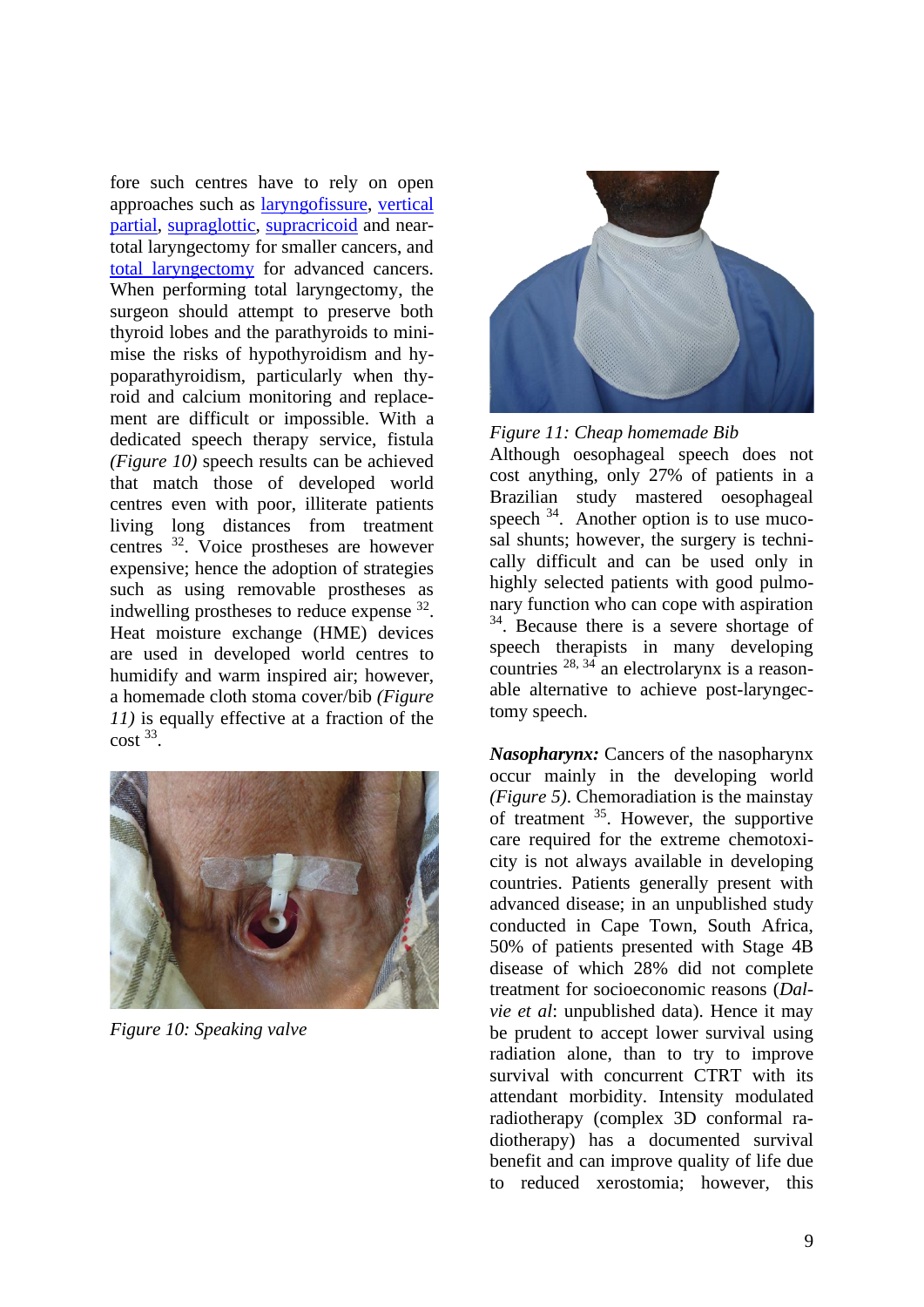generally is not available in developing countries <sup>35</sup>.

Thyroid: Most thyroidectomies in developing countries are done by surgeons not specialising in endocrine surgery. Bilateral recurrent laryngeal nerve injury causing airway compromise, or hypoparathyroidism causing hypocalcaemia in situations where monitoring serum calcium and treating hypocalcaemia with calcium and Vitamin D are not possible may have fatal consequences. Regardless of surgical expertise, complication rates rise with the extent of resection. Subtotal thyroidectomy preserves the blood supply to the parathyroid glands and reduces the risk of hypocalcaemia. Thyroid lobectomy causes hypothyroidism in 25% of cases, but almost never causes significant hypoparathyroidism. Total thyroidectomy is however associated with both increased short- and long-term morbidity relating to recurrent laryngeal nerve paralysis and hypocalcaemia, particularly in an occasional thyroid surgeon's hands. In the absence of convincing evidence that total thyroidectomy confers survival benefit in favourable, differentiated thyroid cancer <sup>36, 37</sup> (especially when  $I^{131}$  therapy is not available), coupled with the morbidity and mortality of total thyroidectomy where calcium monitoring and replacement are suboptimal, the occasional thyroid surgeon practising in a developing world centre may be wise to perform thyroid lobectomy or subtotal thyroidectomy for such cases.

## **PREVENTION AND SCREENING**

Given the *cancer tsunami* that the developping world is facing, and the late presentations of patients with advanced disease, prevention (education and anti-smoking campaigns) and screening would appear to be reasonable strategies to adopt. Yet a Cochrane review reported that visual screening for oral cancer did not have

survival benefit, although there was some evidence that it might be effective in highrisk patients 38, 39 . Techniques using toluidine blue staining, brush biopsy or cytology, or fluorescence imaging as primary screening tool or as adjunct for screening have also not been shown to have any benefit <sup>38</sup>. Consequently, it appears that based on current evidence, there are more important interventions than investing scarce human and financial resources in screening that will improve head and neck cancer outcomes in a resource constrained setting. Our efforts should rather be directed towards educating patients to seek advice early when symptoms appear, educating doctors and health care workers to recognise potential malignancies and to refer patients early for appropriate management.

# **CONCLUDING REMARKS**

There needs to be a global effort to educate and train oncologists and surgeons to manage head and neck cancer in developing countries through residency programmes, clinical fellowships and outreach projects. These should focus on developing sustainable head and neck cancer programmes, integrating them with existing local services and focusing on teaching and training. [The UICC and AJCC should be](https://journals.sagepub.com/doi/full/10.1177/2473974X20938313)  [encouraged to design staging systems that](https://journals.sagepub.com/doi/full/10.1177/2473974X20938313)  [can be applied in developing countries.](https://journals.sagepub.com/doi/full/10.1177/2473974X20938313) Open access to journals and textbooks should be encouraged. In addition, a multifaceted approach is required including lobbying international organisations, governments and aid organisations to support infrastructure development and research, and for industry to provide appropriate and affordable technology. In this way the developed world can make a substantial difference to the outcome of the enormous head and neck cancer burden in the developing world.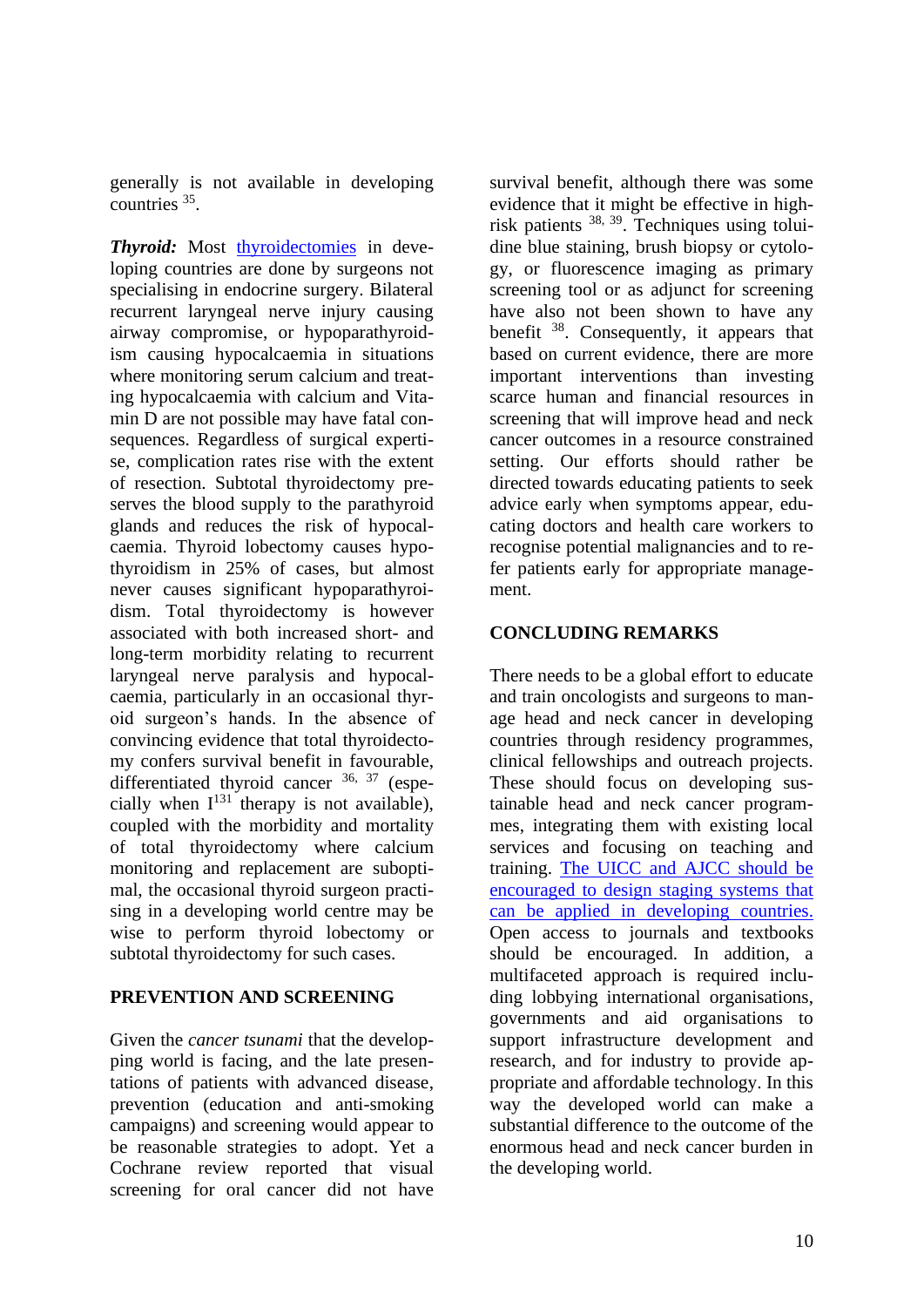# **REFERENCES**

- 1. Farmer P, Frenk J, Knaul FM, *et al.* Expansion of cancer care and control in countries of low and middle income: a call to action. *Lancet*. 2010 Oct 2;376 (9747):1186-93
- 2. Warnakulasuriya S. Global epidemiology of oral and oropharyngeal cancer. *Oral Oncology.* 2009;45:309-16
- 3. GLOBOCAN 2008: International Agency for Research on Cancer (IARC), 2013 [http://globocan.iarc.fr/map.asp?selectio](http://globocan.iarc.fr/map.asp?selection=17020&title=Nasopharynx&sex=0&type=0&statistic=2&map=5&window=1&size=2&colour=1&scale=0&submit=%A0Execute%A0) [n=17020&title=Nasopharynx&sex=0&](http://globocan.iarc.fr/map.asp?selection=17020&title=Nasopharynx&sex=0&type=0&statistic=2&map=5&window=1&size=2&colour=1&scale=0&submit=%A0Execute%A0) [type=0&statistic=2&map=5&window=](http://globocan.iarc.fr/map.asp?selection=17020&title=Nasopharynx&sex=0&type=0&statistic=2&map=5&window=1&size=2&colour=1&scale=0&submit=%A0Execute%A0) [1&size=2&colour=1&scale=0&submit](http://globocan.iarc.fr/map.asp?selection=17020&title=Nasopharynx&sex=0&type=0&statistic=2&map=5&window=1&size=2&colour=1&scale=0&submit=%A0Execute%A0)  $=$ %A0Execute%A0
- 4. Yoshizaki T, Ito M, Murono S, *et al.* Current understanding and management of nasopharyngeal carcinoma. *Auris Nasus Larynx* 2012;39:137-44
- 5. Maxwell JH, Kumar B, Feng F, *et al*. HPV positive, P16 positive, EBV negative nasopharyngeal cancer in White Americans. *Head Neck* 2010; 32(5): 562-7
- 6. UNAIDS 2012 [http://www.unaids.org/en/regionscount](http://www.unaids.org/en/regionscountries/countries/southafrica/) [ries/countries/southafrica/](http://www.unaids.org/en/regionscountries/countries/southafrica/) (Accessed on 19 October 2013)
- 7. R Newton, J Ziegler, C Ateenyi-Agaba, *et al*. The epidemiology of conjunctival squamous cell carcinoma in Uganda. *Br J Cancer.* 2002 July 29; 87(3): 301– 8
- 8. Engsing FN, Gerstoft J, Kronborg G, *et al*. Head and neck cancer in HIV patients and their parents: a Danish cohort study. *Clin Epidemiol*. 2011; 3: 217–27
- 9. Onyango JF, Macharia IM. Delays in diagnosis, referral and management of head and neck cancer presenting at Kenyatta National Hospital, Nairobi. *East Afr Med J.* 2006 Apr;83(4):85-91
- 10. Da Lilly-Tariah OB, Somefun AO, Adeyemo WL. Current evidence on the

burden of head and neck cancers in Nigeria. *Head Neck Oncol*. 2009 May 28;1:14

[http://www.headandneckoncology.org/](http://www.headandneckoncology.org/content/1/1/14) [content/1/1/14](http://www.headandneckoncology.org/content/1/1/14) Accessed on 19 October 2013

11. Abdel-Wahab M, Bourque J-M, Pynda Y, *et al*. Status of radiotherapy resources in Africa: an International Atomic Energy Agency analysis. *The Lancet Oncology.* April 2013;14(4): e168 e175)

[http://www.thelancet.com/journals/lano](http://www.thelancet.com/journals/lanonc/article/PIIS1470-2045%2812%2970532-6/fulltext#article_upsell) [nc/article/PIIS1470-](http://www.thelancet.com/journals/lanonc/article/PIIS1470-2045%2812%2970532-6/fulltext#article_upsell) [2045%2812%2970532-](http://www.thelancet.com/journals/lanonc/article/PIIS1470-2045%2812%2970532-6/fulltext#article_upsell) [6/fulltext#article\\_upsell](http://www.thelancet.com/journals/lanonc/article/PIIS1470-2045%2812%2970532-6/fulltext#article_upsell)

- 12. Stephenson KA, Fagan JJ. Do Proton Pump Inhibitors Reduce the Incidence of Pharyngocutaneous Fistulae following Total Laryngectomy? *Head Neck*  [Epub ahead of print]
- 13. Jensen AR, Nellemann HM, Overgaard J. Tumor progression in waiting time for radiotherapy in head and neck cancer. *Radiother Oncol.* 2007 Jul;84(1):5- 10
- 14. Sanfilippo NJ, Mitchell J, Grew D, DeLacure M. Toxicity of head-andneck radiation therapy in human immunodeficiency virus-positive patients *Int J Radiat Oncol Biol Phys*. 2010 Aug 1;77(5):1375-9.
- 15. Klein EA, Guiou M, Farwell DG, *et al.* Primary radiation therapy for head and neck cancer in the setting of human immunodeficiency virus. *Int J Radiat Oncol Biol Phys.* 2011 Jan 1;79(1):60-  $\boldsymbol{\Lambda}$
- 16. Housri N, Yarchoan R, Kaushal A. Radiotherapy for HIV patients: Are special precautions necessary? *Cancer*. 2010;116(2):273–83
- 17. Global update on HIV treatment 2013: Results, impact and opportunities. WHO report in partnership with UNICEF and UNAIDS. June 2013 [http://apps.who.int/iris/bitstream/10665](http://apps.who.int/iris/bitstream/10665/85326/1/9789241505734_eng.pdf)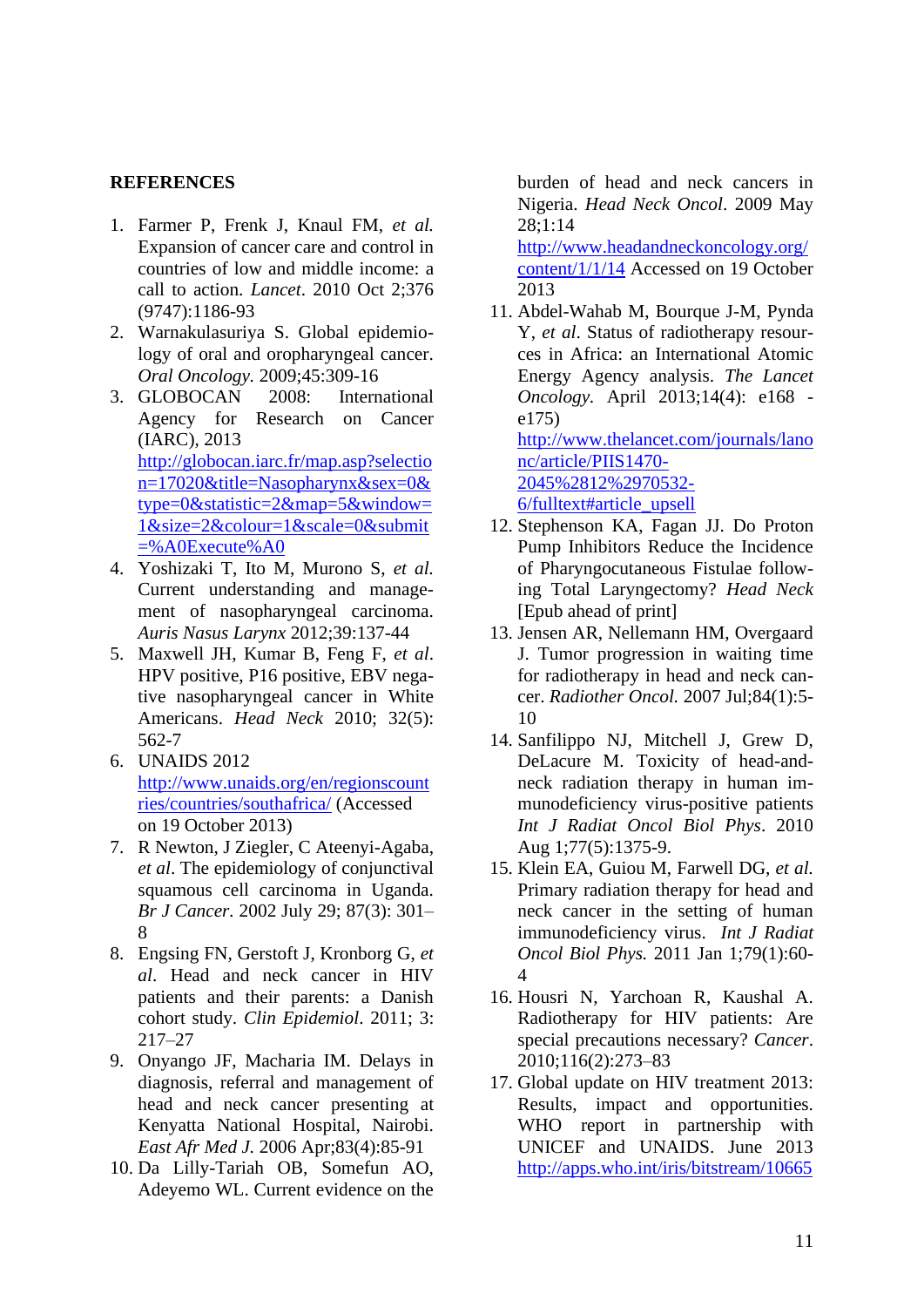## [/85326/1/9789241505734\\_eng.pdf](http://apps.who.int/iris/bitstream/10665/85326/1/9789241505734_eng.pdf)

(Accessed 19 October 2013)

- 18. Okumu G, Makobore P, Kaggwa S, et al. Effect of emergency major abdominal surgery on CD4 cell count among HIV positive patients in a sub-Saharan Africa tertiary hospital - a prospective study. *BMC Surg.* 2013 Feb 26;13:4. doi: 10.1186/1471-2482-13-4
- 19. Cacala SR, Mafana E, Thomson SR, Smith A. Prevalence of HIV status and CD4 counts in a surgical cohort: their relationship to clinical outcome. *Ann R Coll Surg Engl.* 2006 Jan;88(1):46-51
- 20. Su J, Tsun A, Zhang L, *et al.* Preoperative risk factors influencing the incidence of postoperative sepsis in human immunodeficiency virus-infected patients: a retrospective cohort study. *World J Surg*. 2013 Apr;37(4): 774-9
- 21. Guild GN, Moore TJ, Barnes W, Hermann C. CD4 count is associated with postoperative infection in patients with orthopaedic trauma who are HIV positive. *Clin Orthop Relat Res.* 2012 May; 470(5):1507-12
- 22. Tatsuzaki H, Levin CV. Quantitative status of resources for radiation therapy in Asia and Pacific region. *Radiother Oncol.* 2001 Jul;60(1):81-9
- 23. Zubizarreta EH, Poitevin A, Levin CV. Overview of radiotherapy resources in Latin America: a survey by the International Atomic Energy Agency (IAEA). *Radiother Oncol.* 2004 Oct;- 73(1):97-100
- 24. Rønjom MF, Brink C, Bentzen SM, *et al.* Hypothyroidism after primary radiotherapy for head and neck squamous cell carcinoma: Normal tissue complication probability modelling with latent time correction. *Radiother Oncol.* 2013 Nov;109(2):317-22
- 25. Machtay M, Moughan J, Trotti A, *et al*. Factors associated with severe late toxicity after concurrent chemoradiation for locally advanced head and neck

cancer: an RTOG analysis. *J Clin Oncol* 2008;26:3582-9

- 26. Kumar S, Pandey M, Lal P, *et al.* Concomitant boost radiotherapy with concurrent weekly cisplatin in advanced head and neck cancers: a phase II trial. *Radiother Oncol*. 2005 May;75 (2):186-92
- 27. Overgaard J, Mohanti BK, Begum N, *et al.* Five versus six fractions of radiotherapy per week for squamous cell carcinoma of the head and neck (IAEA-ACC study): a randomised, multicentre trial. *The Lancet Oncology*  $2012;11(6):553 - 60$
- 28. Fagan JJ, Jacobs M. Survey of ENT services in Africa: need for a comprehensive intervention. *Global Health Action*, Vol 2 (2009) [http://journals.sfu.ca/coaction/index.ph](http://journals.sfu.ca/coaction/index.php/gha/article/view/1932) [p/gha/article/view/1932](http://journals.sfu.ca/coaction/index.php/gha/article/view/1932)
- 29. Fu KK, Pajak TF, Trotti A, *et al*. A Radiation Therapy Oncology Group (RTOG) phase III randomised study to compare hyperfractionation and two variants of accelerated fractionation to standard fractionation radiotherapy for head and neck squamous cell carcinomas: first report of RTOG 9003. *Int J Radiat Oncol Biol Phys* 2000;48(1):7- 16
- 30. Brown JS, Shaw RJ, Bekiroglu F, Rogers SN. Systematic review of the current evidence in the use of postoperative radiotherapy for oral squamous cell carcinoma. *Br J Oral Maxillofac Surg*. 2012 Sep;50(6):481-9
- 31. Van Zyl JH, Fagan JJ. Principles and technique of microvascular anastomosis for free tissue transfer flaps in head and neck reconstructive surgery in *The Open Access Atlas of Otolaryngology, Head and Neck Surgery*

[https://vula.uct.ac.za/access/content/gr](https://vula.uct.ac.za/access/content/group/ba5fb1bd-be95-48e5-81be-586fbaeba29d/Principles%20and%20technique%20of%20microvascular%20anastomosis%20for%20free%20tissue%20transfer%20flaps%20in%20head%20and%20neck%20reconstructive%20surgery.pdf) [oup/ba5fb1bd-be95-48e5-81be-](https://vula.uct.ac.za/access/content/group/ba5fb1bd-be95-48e5-81be-586fbaeba29d/Principles%20and%20technique%20of%20microvascular%20anastomosis%20for%20free%20tissue%20transfer%20flaps%20in%20head%20and%20neck%20reconstructive%20surgery.pdf)[586fbaeba29d/Principles%20and%20te](https://vula.uct.ac.za/access/content/group/ba5fb1bd-be95-48e5-81be-586fbaeba29d/Principles%20and%20technique%20of%20microvascular%20anastomosis%20for%20free%20tissue%20transfer%20flaps%20in%20head%20and%20neck%20reconstructive%20surgery.pdf) [chnique%20of%20microvascular%20a](https://vula.uct.ac.za/access/content/group/ba5fb1bd-be95-48e5-81be-586fbaeba29d/Principles%20and%20technique%20of%20microvascular%20anastomosis%20for%20free%20tissue%20transfer%20flaps%20in%20head%20and%20neck%20reconstructive%20surgery.pdf) [nastomosis%20for%20free%20tissue%](https://vula.uct.ac.za/access/content/group/ba5fb1bd-be95-48e5-81be-586fbaeba29d/Principles%20and%20technique%20of%20microvascular%20anastomosis%20for%20free%20tissue%20transfer%20flaps%20in%20head%20and%20neck%20reconstructive%20surgery.pdf)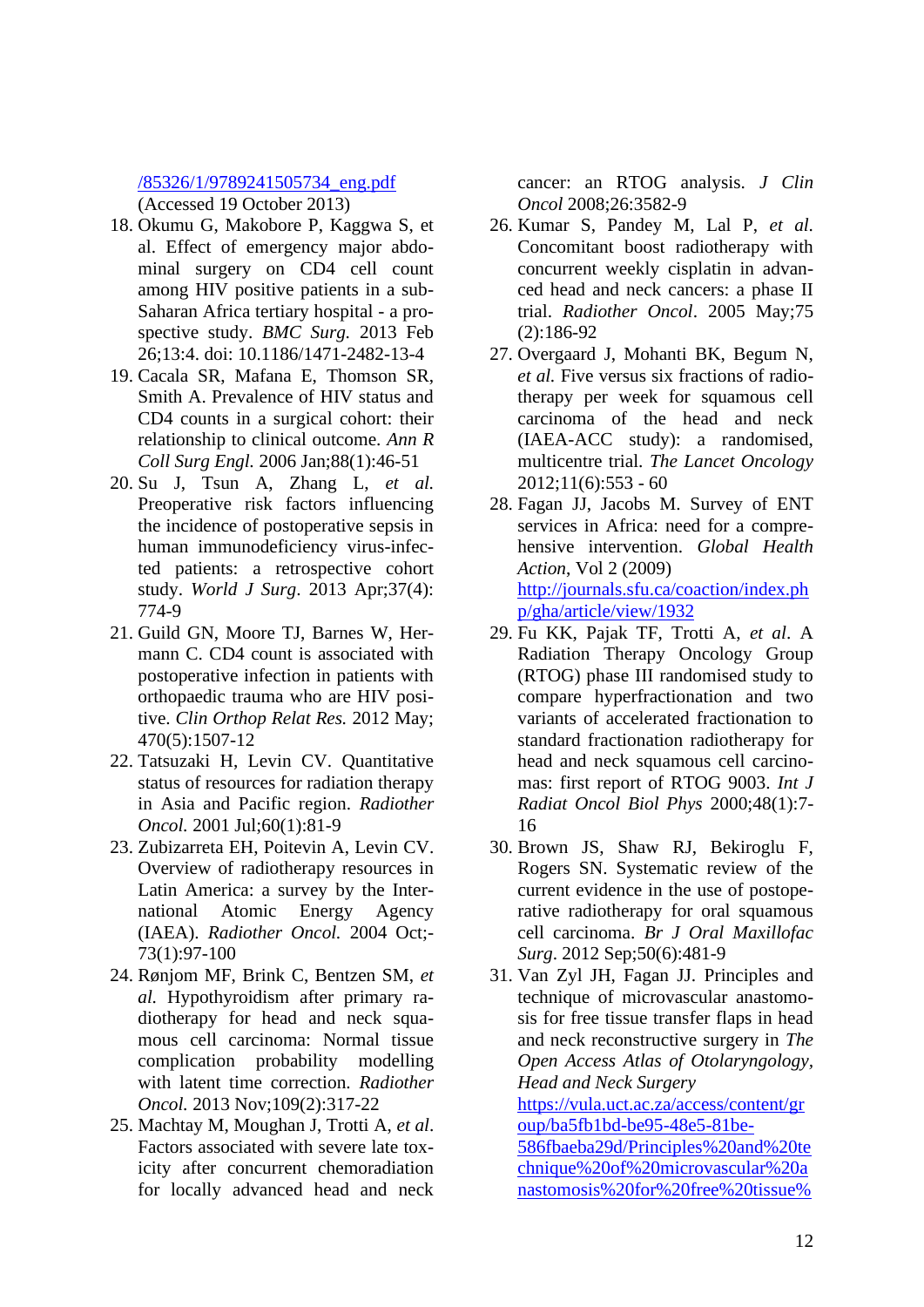[20transfer%20flaps%20in%20head%2](https://vula.uct.ac.za/access/content/group/ba5fb1bd-be95-48e5-81be-586fbaeba29d/Principles%20and%20technique%20of%20microvascular%20anastomosis%20for%20free%20tissue%20transfer%20flaps%20in%20head%20and%20neck%20reconstructive%20surgery.pdf) [0and%20neck%20reconstructive%20su](https://vula.uct.ac.za/access/content/group/ba5fb1bd-be95-48e5-81be-586fbaeba29d/Principles%20and%20technique%20of%20microvascular%20anastomosis%20for%20free%20tissue%20transfer%20flaps%20in%20head%20and%20neck%20reconstructive%20surgery.pdf) [rgery.pdf](https://vula.uct.ac.za/access/content/group/ba5fb1bd-be95-48e5-81be-586fbaeba29d/Principles%20and%20technique%20of%20microvascular%20anastomosis%20for%20free%20tissue%20transfer%20flaps%20in%20head%20and%20neck%20reconstructive%20surgery.pdf) (Accessed on 20 October 2013)

- 32. Fagan JJ, Lentin R, Quail G. International practice of laryngectomy rehabilitation interventions: a perspective from South Africa. *Curr Opin Otolaryngol Head Neck Surg.* 2013 Jun;21(3): 199-204
- 33. Quail G, Fagan JJ, Raynham O, Krynauw MH, John LR, Carrara MH. The effect of cloth stoma covers on tracheal climate of laryngectomy patients. *Head Neck.* 2016 Apr;38 Suppl 1:E480-7
- 34. Vartanian JG, Carrera-de-Angelis E, Kowalski LP. Practice of laryngectomy rehabilitation interventions: a perspective from South America *Curr Opin Otolaryngol Head Neck Surg* 2013, 21:212-7
- 35. Bourhis J, Le Maitre A, Baujat B, *et al*. Individual patients' data meta-analyses in head and neck cancer. *Curr Opin Oncol* 2007;19:188-94
- 36. Lee J, Park JH, Lee CR, Chung WY, Park CS. Long-term outcomes of total thyroidectomy versus thyroid lobectomy for papillary thyroid microcarcinoma: comparative analysis after propensity score matching. *Thyroid.* 2013; 23(11):1408-15
- 37. Nixon IJ, Ganly I, Patel SG, *et al.* Thyroid lobectomy for treatment of well differentiated intrathyroid malignancy. *Surgery*. 2012;151(4):571-9
- 38. Brocklehurst P, Kujan O, Glenny AM, *et al.* Screening programmes for the early detection and prevention of oral cancer. *Cochrane Database Syst Rev*. 2010 Nov 10;(11):CD004150
- 39. National Cancer Institute: PDQ® Oral Cancer Screening. Bethesda, MD: National Cancer Institute. Date last modified 09/26/2013. Available at: [http://cancer.gov/cancertopics/pdq/scre](http://cancer.gov/cancertopics/pdq/screening/oral/HealthProfessional)

[ening/oral/HealthProfessional](http://cancer.gov/cancertopics/pdq/screening/oral/HealthProfessional) (Accessed 19 October 2013)

**AfHNS Clinical Practice Guidelines for Head & Neck Cancers in Developing Countries and Limited Resource Settings**

[https://developingworldheadandneckcancer](https://developingworldheadandneckcancerguidelines.com/) [guidelines.com/](https://developingworldheadandneckcancerguidelines.com/)

- **Cancer of Glottis** [https://developingworldheadandneckcance](https://developingworldheadandneckcancerguidelines.com/index-page-glottic-cancers/) [rguidelines.com/index-page-glottic](https://developingworldheadandneckcancerguidelines.com/index-page-glottic-cancers/)[cancers/](https://developingworldheadandneckcancerguidelines.com/index-page-glottic-cancers/)
- **Cancer of Supraglottis**  [https://developingworldheadandneckcance](https://developingworldheadandneckcancerguidelines.com/index-page-supraglottic-cancers/) [rguidelines.com/index-page-supraglottic](https://developingworldheadandneckcancerguidelines.com/index-page-supraglottic-cancers/)[cancers/](https://developingworldheadandneckcancerguidelines.com/index-page-supraglottic-cancers/)
- **Cancer of Hypopharynx**  [https://developingworldheadandneckcance](https://developingworldheadandneckcancerguidelines.com/index-page-hypopharyngeal-cancers/) [rguidelines.com/index-page](https://developingworldheadandneckcancerguidelines.com/index-page-hypopharyngeal-cancers/)[hypopharyngeal-cancers/](https://developingworldheadandneckcancerguidelines.com/index-page-hypopharyngeal-cancers/)
- **Cancer of Oropharynx** [https://developingworldheadandneckca](https://developingworldheadandneckcancerguidelines.com/index-page-oropharyngeal-cancers/) [ncerguidelines.com/index-page](https://developingworldheadandneckcancerguidelines.com/index-page-oropharyngeal-cancers/)[oropharyngeal-cancers/](https://developingworldheadandneckcancerguidelines.com/index-page-oropharyngeal-cancers/)
- **Cancer of Thyroid**  [https://developingworldheadandneckcance](https://developingworldheadandneckcancerguidelines.com/index-afhns-clinical-practice-guidelines-for-thyroid-nodules-cancers-and-goiters-in-developing-countries-and-limited-resource-settings/) [rguidelines.com/index-afhns-clinical](https://developingworldheadandneckcancerguidelines.com/index-afhns-clinical-practice-guidelines-for-thyroid-nodules-cancers-and-goiters-in-developing-countries-and-limited-resource-settings/)[practice-guidelines-for-thyroid-nodules](https://developingworldheadandneckcancerguidelines.com/index-afhns-clinical-practice-guidelines-for-thyroid-nodules-cancers-and-goiters-in-developing-countries-and-limited-resource-settings/)[cancers-and-goiters-in-developing](https://developingworldheadandneckcancerguidelines.com/index-afhns-clinical-practice-guidelines-for-thyroid-nodules-cancers-and-goiters-in-developing-countries-and-limited-resource-settings/)[countries-and-limited-resource-settings/](https://developingworldheadandneckcancerguidelines.com/index-afhns-clinical-practice-guidelines-for-thyroid-nodules-cancers-and-goiters-in-developing-countries-and-limited-resource-settings/)
- **Cancer of Parotid** [https://developingworldheadandneckcance](https://developingworldheadandneckcancerguidelines.com/afhns-clinical-practice-guidelines-for-parotid-tumours-and-cancers-in-developing-countries-and-limited-resource-settings-index-page/) [rguidelines.com/afhns-clinical-practice](https://developingworldheadandneckcancerguidelines.com/afhns-clinical-practice-guidelines-for-parotid-tumours-and-cancers-in-developing-countries-and-limited-resource-settings-index-page/)[guidelines-for-parotid-tumours-and](https://developingworldheadandneckcancerguidelines.com/afhns-clinical-practice-guidelines-for-parotid-tumours-and-cancers-in-developing-countries-and-limited-resource-settings-index-page/)[cancers-in-developing-countries-and](https://developingworldheadandneckcancerguidelines.com/afhns-clinical-practice-guidelines-for-parotid-tumours-and-cancers-in-developing-countries-and-limited-resource-settings-index-page/)[limited-resource-settings-index-page/](https://developingworldheadandneckcancerguidelines.com/afhns-clinical-practice-guidelines-for-parotid-tumours-and-cancers-in-developing-countries-and-limited-resource-settings-index-page/)
- **Cancer of Submandibular salivary gland**  [https://developingworldheadandneckcance](https://developingworldheadandneckcancerguidelines.com/submandibular-salivary-tumours-and-cancers/) [rguidelines.com/submandibular-salivary](https://developingworldheadandneckcancerguidelines.com/submandibular-salivary-tumours-and-cancers/)[tumours-and-cancers/](https://developingworldheadandneckcancerguidelines.com/submandibular-salivary-tumours-and-cancers/)
- **Cancer of Oral cavity** [https://developingworldheadandneckca](https://developingworldheadandneckcancerguidelines.com/index-page-oral-cancers/) [ncerguidelines.com/index-page-oral](https://developingworldheadandneckcancerguidelines.com/index-page-oral-cancers/)[cancers/](https://developingworldheadandneckcancerguidelines.com/index-page-oral-cancers/)
- **Unknown Primary Cancers of the Head and Neck (CUP)** [https://developingworldheadandneckcance](https://developingworldheadandneckcancerguidelines.com/index-page-afhns-clinical-practice-guidelines-for-unknown-occult-primary-cancer-cup-of-the-head-neck/) [rguidelines.com/index-page-afhns-clinical-](https://developingworldheadandneckcancerguidelines.com/index-page-afhns-clinical-practice-guidelines-for-unknown-occult-primary-cancer-cup-of-the-head-neck/)